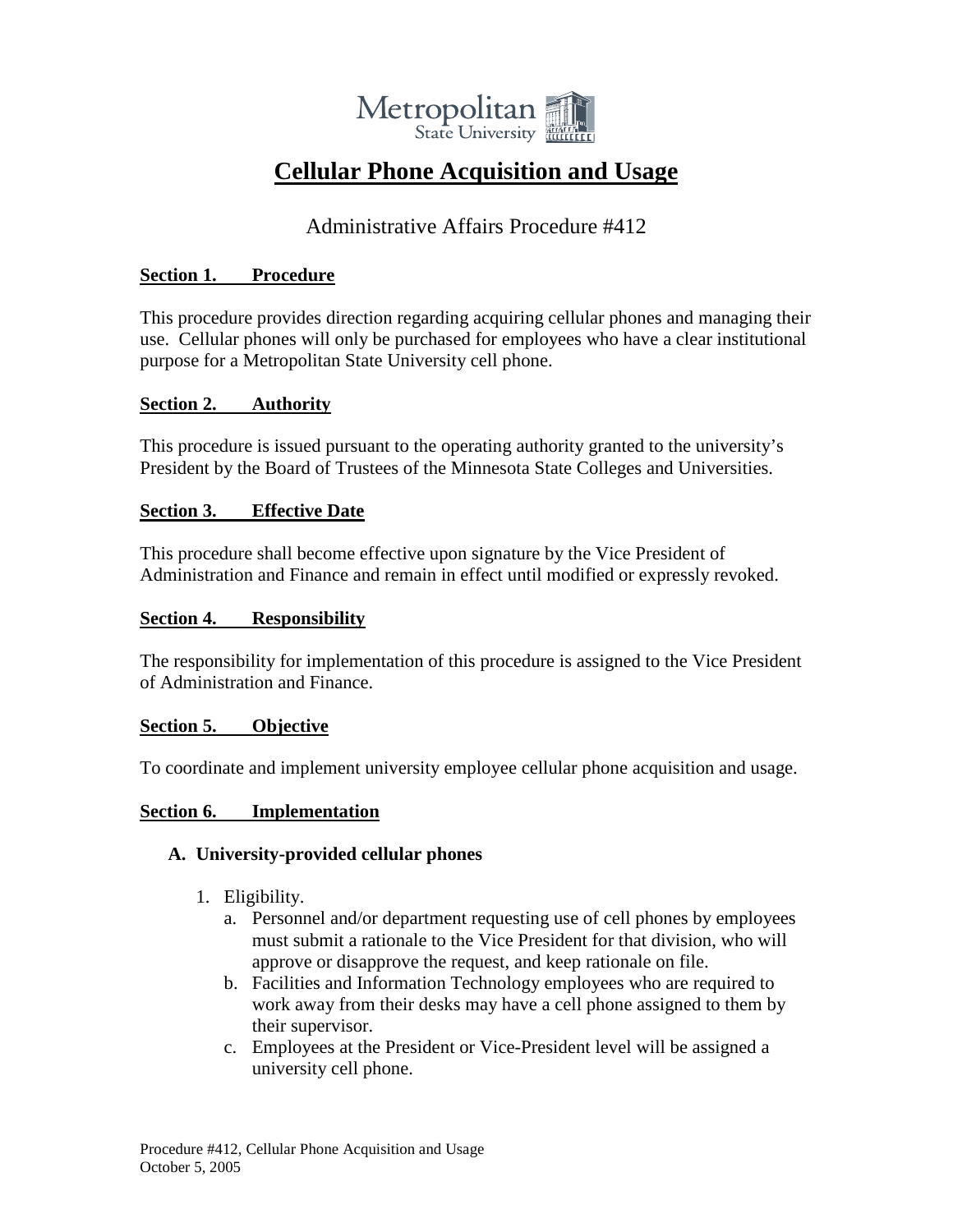- 2. Acquisition Process
	- a. Employees requesting a university-owned cell phone must complete the Cellular Phone Request form, available from IT, and submit it to their supervisor for approval. If the supervisor is not a vice president, then the division vice-president's approval is also required.
	- b. The cost of the phone set will be the responsibility of the individual employee's own cost center. Note: Any special services outside of the shared (pooled) service plan must be approved in advance and arranged by IT and the Business Office.
- 3. Billing and Reimbursement
	- a. The Business Office, working in conjunction with the Information Technology Department at Metropolitan State University, will provide each Division with a comprehensive list of cell phone activity by user and cost center on a monthly basis.
	- b. Supervisors will require each cell phone user to review their monthly bill, highlight all personal calls, sign a statement indicating that this is an accurate representation of personal use of the cell phone, and return the statement and the bill to the supervisor. If no calls are personal, the cell phone user will indicate that fact on the statement and return the bill and the statement to the supervisor.

All highlighted personal calls will be summed in minutes used. If the total of all personal calls is less than 100 minutes, no reimbursement will be required. (This is extrapolated from the MnSCU travel policy that allows employees one personal long-distance call per day paid by the institution.) If the total number of minutes used for personal calls exceeds 100 minutes per monthly billing cycle, then the individual will reimburse Metropolitan State University at the rate of 5 cents per minute for ALL personal calls made that month. If a higher actual charge is incurred for a personal call, the amount of the actual charge will be reimbursed.

- c. Each fiscal quarter, a reimbursement to the Cashier's Office will be made by each cell phone user using the Cell Phone Reimbursement Form. If the total quarterly reimbursement owed by a cell phone user is less than \$20, the reimbursement shall be combined with the next quarterly reimbursement.
	- 1. If an employee with a university assigned cell phone leaves university employment, the cell phone must be surrendered prior to the last day of employment.
	- 2. If the university assigned cell phone is lost or stolen, that employee must notify the cellular vendor as soon as possible. The university will replace the first one that is lost or stolen.

# **B. Employee-Owned Cellular Phones**

1. Charges on employee-owned cell phones that are incurred for Metropolitan State University business may be reimbursed through the normal expense